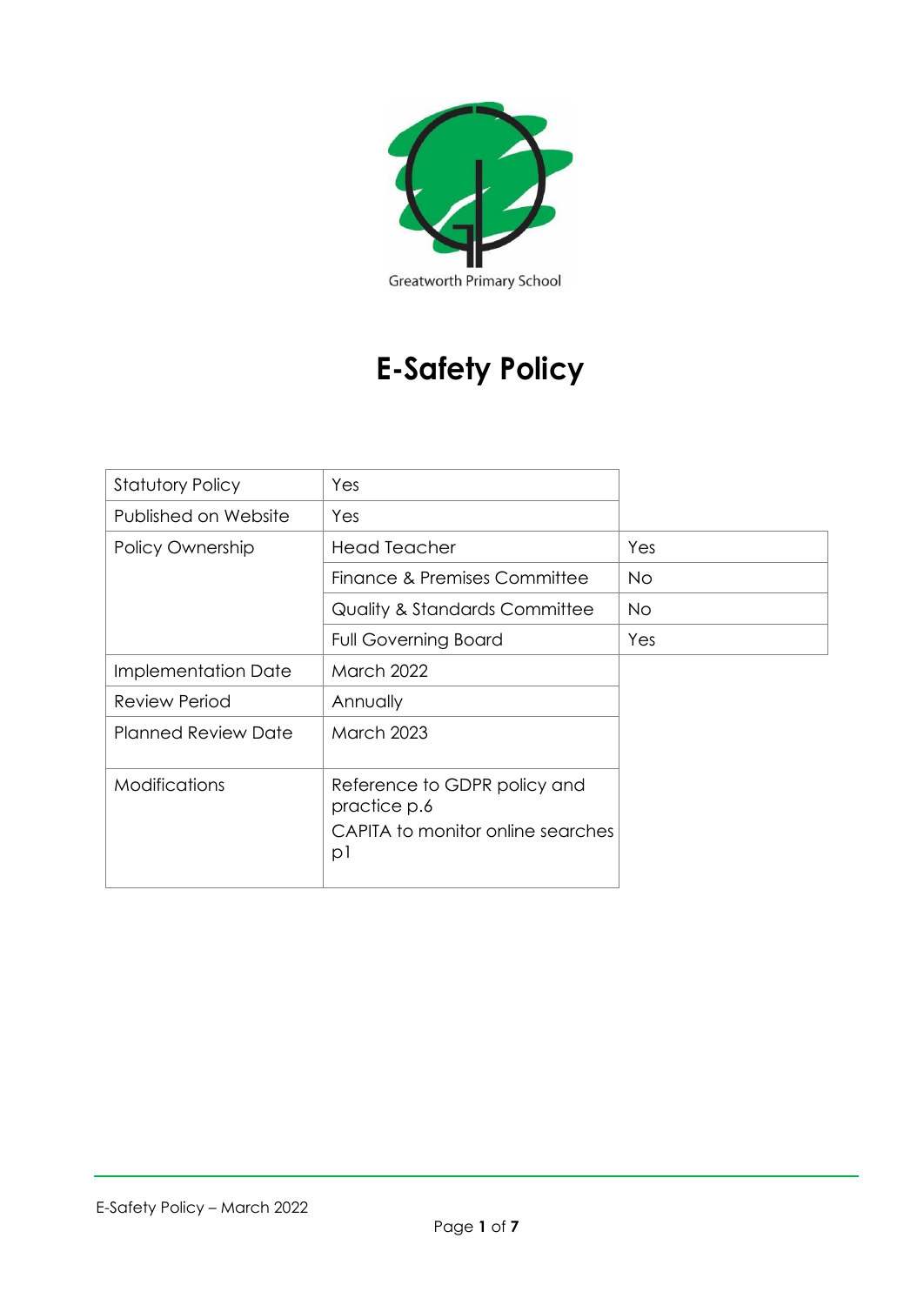

# *Person responsible: Megan Scott (e-safety and DSL)*

## **Writing and reviewing the e-safety policy**

This e-safety policy is an add-on to the and should be viewed and used in conjunction with Acceptable Use Policy and relates to other policies including those for Computing, bullying and for child protection.

All staff at school are vigilant and are pro-active in teaching about and monitoring e-safety and this is overseen by the Head Teacher and DSLs.

Our e-Safety Policy has been written by the school, building on the Northamptonshire e-Safety Policy, the UK Safer Internet Centre and government guidance. It has been agreed by governors.

Consultation with the whole school community has taken place through a range of informal and formal meetings

The e-Safety Policy and its implementation will be reviewed annually.

## **Monitoring**

The school will monitor the impact of the policy using

- Logs of reported incidents
- Capital It Support are responsible for setting filters and monitoring, recording and reporting inappropriate content to the Headteacher
- Monitoring of internet activity
- Internal monitoring of data for network activity
- Surveys/questionnaires of pupils, parents/carers and staff

# **Teaching and supporting staff are responsible for ensuring**

- They have an up to date awareness of e-safety matters and of the current school esafety policy and practices
- They have read and understand the staff acceptable use policy
- They report any suspected misuse or problem to the Designated Child Protection Lead immediately for investigation
- All digital communications with pupils and parents/carers are on a professional level
- E-safety issues are embedded in all aspects of the curriculum and other activities
- Pupils understand and follow the e-safety and acceptable use policies
- In lessons where internet use is pre-planned pupils should be guided to sites checked as suitable for their use and that processes are in place for dealing with any unsuitable material that is found in internet searches
- The use of internet derived materials by staff and pupils complies with copyright law.
- Pupils are taught to be critically aware of the materials they read and shown how to validate information before accepting its accuracy.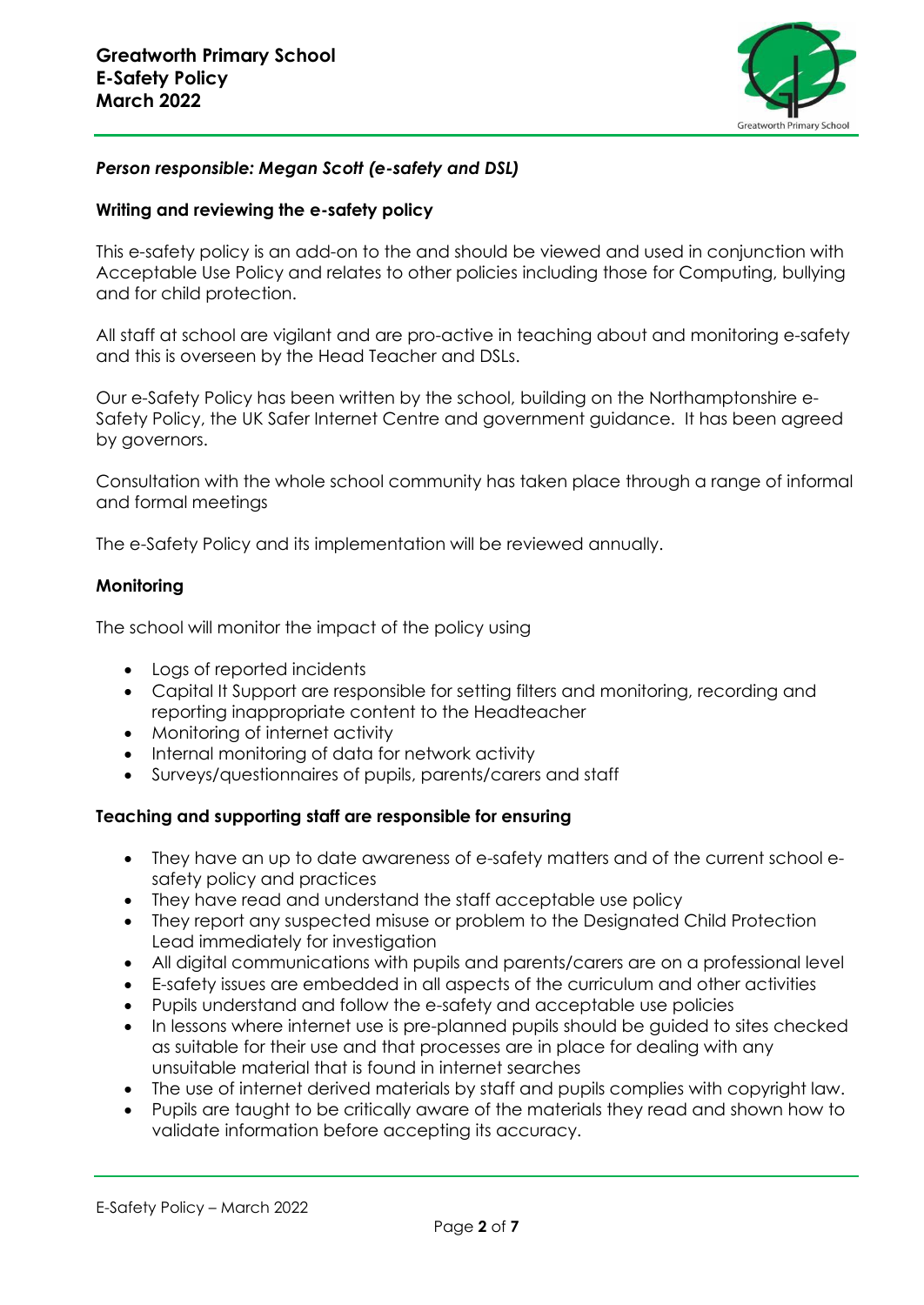

- They act as good role models in their use of digital technologies
- Staff should be aware that internet traffic can be monitored and traced to the individual user. Discretion and professional conduct is essential.

## **Pupils**

- Agree and adhere to the acceptable use policy
- Are responsible for using the school digital technology systems in accordance with the pupil acceptable use policy
- Need to understand the importance of reporting abuse, misuse or access to inappropriate materials and know how to do so.

## **Parents/Carers**

Parents/carers play a crucial role in ensuring that their children understand the need to use the internet and mobile devices in an appropriate way. The school will take every opportunity to help parents/carers understand these issues through parents' consultation evenings, newsletters and information provided on the school website.

Parents and carers will be encouraged to support the school in promoting good e-safety practice and to follow guidelines on the appropriate use of:

- Digital and video images taken at school events
- Access to parents' sections of the website

#### **Visitors**

Visitors who access school systems will be expected to sign a Community Users Acceptable Use Agreement in order to be provided with access to school systems.

#### **Teaching and Learning**

The internet is an essential element in 21st century life for education, business and social interaction. The school has a duty to provide students with quality internet access as part of their learning experience.

Internet use is a part of the statutory curriculum and a necessary tool for staff and pupils.

# **Curriculum**

- E-safety is a focus in all areas of the curriculum and staff reinforce e-safety messages across the curriculum
- A planned progressive e-safety curriculum is provided as part of both Computing and PHSE alongside our Cornerstones curriculum
- Key e-safety messages are reinforced as part of a planned programme of assemblies and activities
- Pupils are taught in all lessons to be critically aware of the contents they access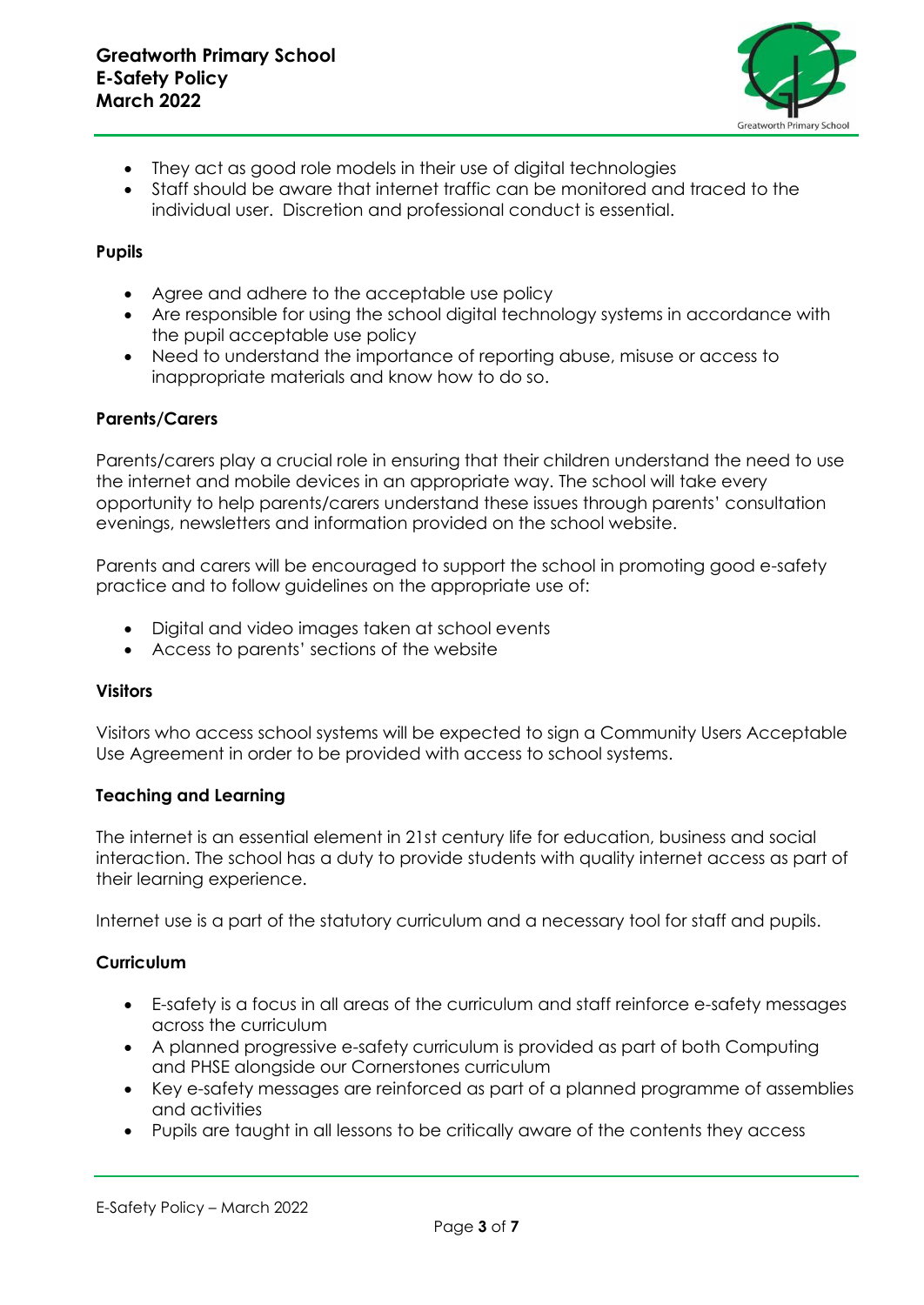

online and be guided to validate the accuracy of information

• E-safety will be consistently campaigned, particularly through events such as Safer Internet Day

#### **Internet use will enhance learning**

- The school internet access will be designed specifically for pupil use and will include filtering appropriate to the age of pupils.
- Pupils will be taught what internet use is acceptable and what is not and given clear objectives for internet use.
- Pupils will be educated in the effective use of the internet in research, including the skills of knowledge location, retrieval and evaluation.

## **Managing Internet Access**

Information system security – implemented by Capita

- School ICT systems capacity and security will be reviewed regularly.
- Virus protection will be updated regularly.
- Security strategies will be discussed with County advisors where necessary.

#### **E-mail**

- Pupils may only use approved e-mail accounts on the school system.
- Pupils must immediately tell a teacher if they receive offensive e-mail.
- Pupils must not reveal personal details of themselves or others in e-mail communication or arrange to meet anyone without specific permission.
- E-mail sent to an external organisation should be written carefully and authorised before sending, in the same way as a letter written on school headed paper.
- The forwarding of chain letters is not permitted.
- Cyberbullying (the use of ICT mobile phones, email or the internet to deliberately upset someone else) will be treated in accordance with the school anti-bullying policy.

#### **Published content and the school web site**

- The contact details on the Web site should be the school address, e-mail and telephone number. Staff or pupils' personal information will not be published.
- The Head Teacher has overall editorial responsibility and will ensure that content is accurate and appropriate.

# **Publishing pupil's images and work**

- Images (photographs or video/sound recordings) that include pupils will be selected carefully and will not enable individual pupils to be clearly identified.
- Pupils' full names will not be used anywhere on the web site or blog, particularly in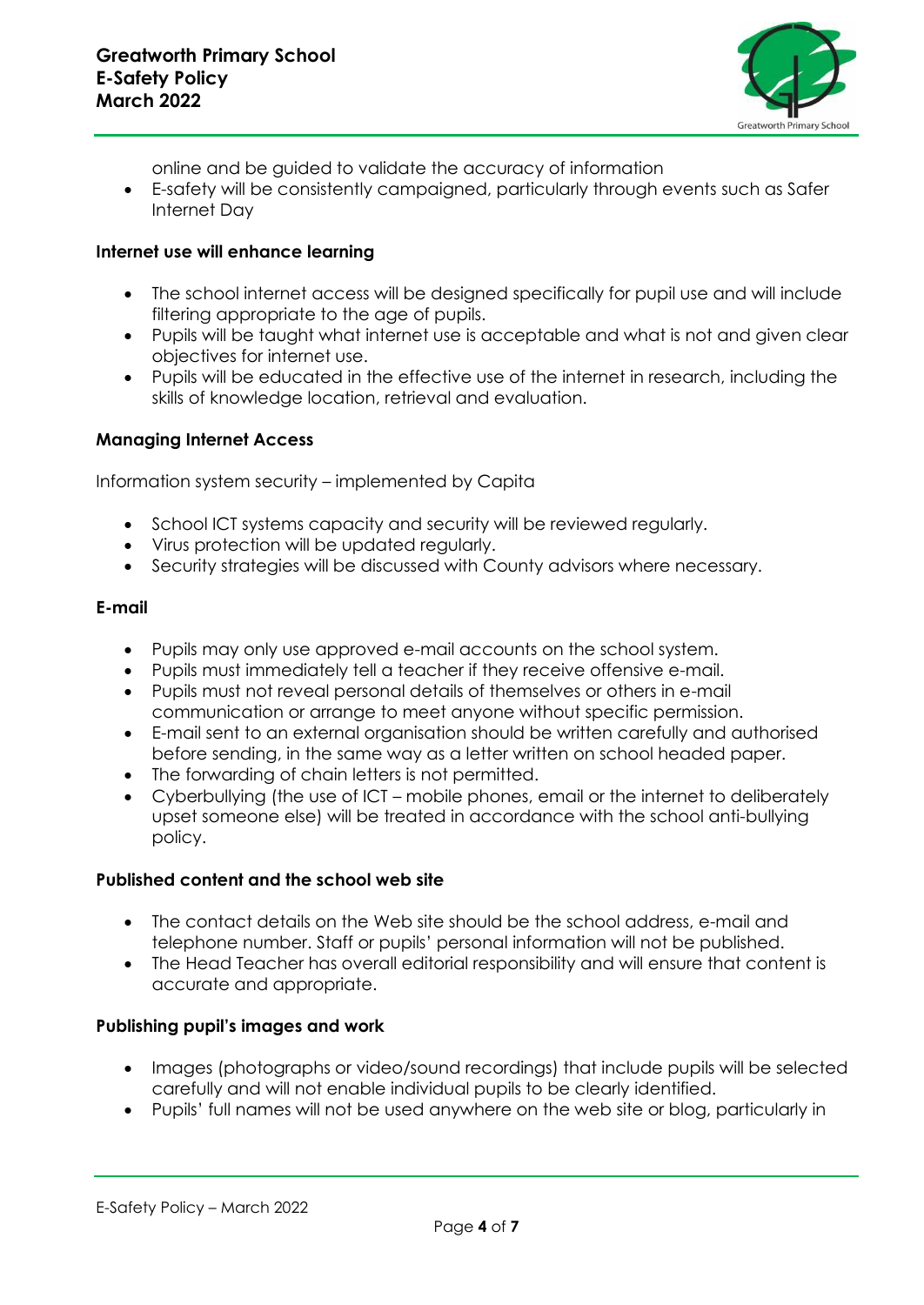

association with photographs.

- Written permission from parents or carers will be obtained before photographs of pupils are published on the school web site if they are on the school's media list.
- Pupil's work will be published with the permission of the pupil and parents in accordance with the school's media list.

#### **Social networking and personal publishing**

- The school will block/filter access to social networking sites.
- Newsgroups will be blocked unless a specific use is approved.
- Pupils will be advised never to give out personal details or digital images of any kind which may identify them or their location. They will be made aware of the risks of publishing such images.
- Pupils and parents will be advised that the use of social network spaces, i.e., Facebook where the user age 13+, outside school is inappropriate for primary aged pupils. This will be discussed during school computing lessons.

## **Managing filtering**

- The school will work with the LA, DfES and the Internet Service Provider, CAPITA to ensure systems to protect pupils are reviewed and improved.
- If staff or pupils discover an unsuitable site, it must be reported to the Designated Child Protection Lead and added to the E-safety Incident Log.
- The ICT Technician will ensure that regular checks are made to ensure that the filtering methods selected are appropriate, effective and reasonable.

#### **Managing video conferencing**

- Videoconferencing should be used carefully and only with designated links, i.e. a linked school.
- Pupils should ask permission from the supervising teacher before making or answering a videoconference call.
- Videoconferencing will be appropriately supervised for the pupils' age.

#### **Managing emerging technologies**

- Emerging technologies will be examined for educational benefit and a risk assessment will be carried out before use in school is allowed.
- Personal tablets or mobile phones will not be used during lessons or formal school time unless it has been pre-arranged by the teacher with approval from the Head Teacher. The sending of abusive or inappropriate messages is forbidden.
- Staff will be issued with a school phone where contact with pupils is required.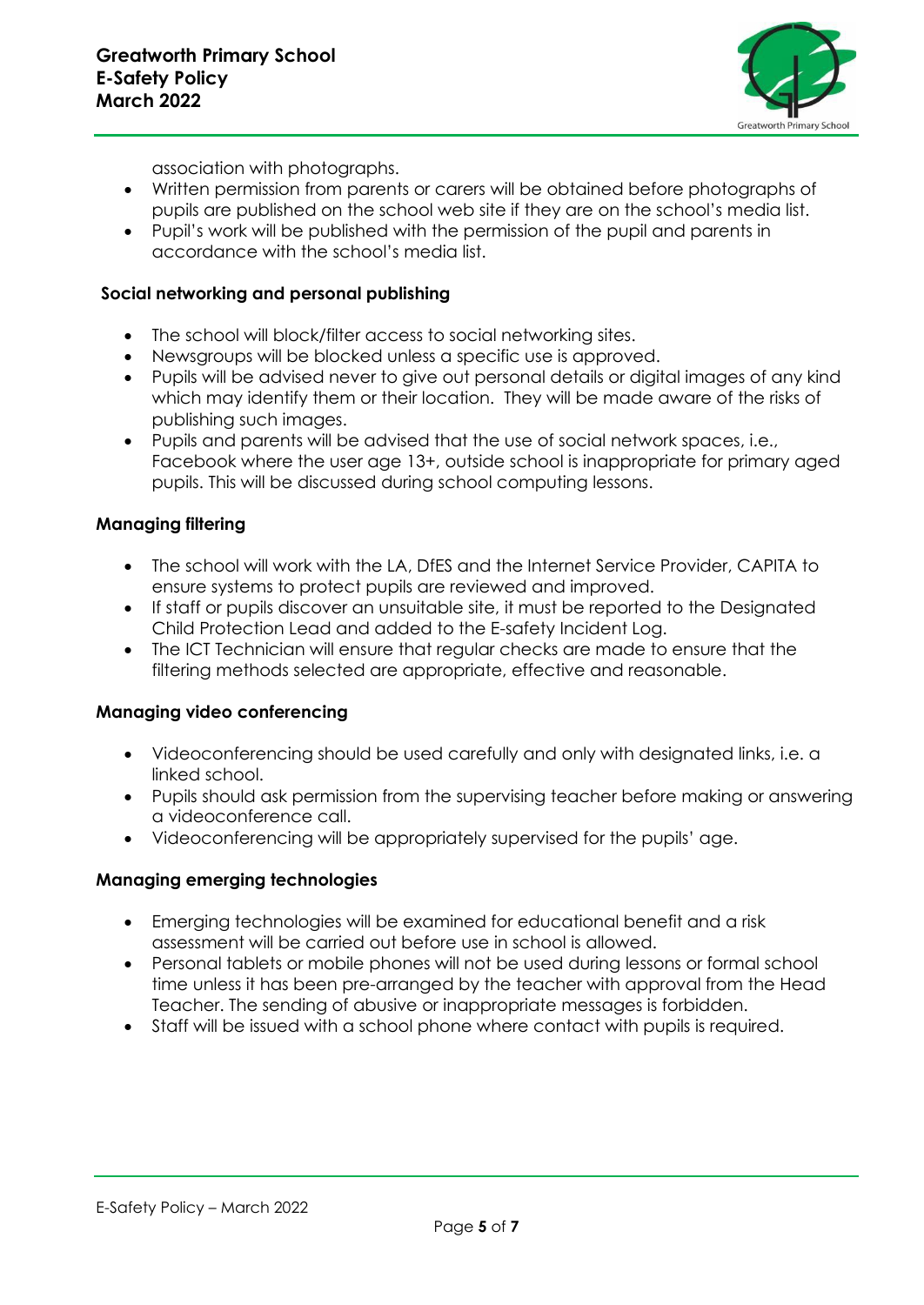

# **Assessing risks**

The school will take all reasonable precautions to ensure that users access only appropriate material. However, due to the international scale and linked nature of internet content, it is not possible to guarantee that unsuitable material will never appear on a school computer. Neither the school nor the current school internet filter provider can accept liability for the material accessed, or any consequences of internet access.

The school will audit ICT provision to establish if the e-safety policy is adequate and that its implementation is effective.

## **Handling e-safety complaints**

- Complaints of internet misuse will be dealt with by a senior member of staff.
- Any complaint about staff misuse must be referred to the Head Teacher.
- Complaints of a child protection nature must be dealt with in accordance with school child protection procedures.
- Cyberbullying will be dealt with in accordance with the school anti-bullying policy.
- Pupils and parents will be informed of the complaints procedure and is available on the school website.

## **Staff Training**

A planned programme of e-safety training will be delivered to staff. This will be regularly updated and reinforced.

All new staff will receive e-safety training as part of their induction programme.

#### **Protecting personal data**

Personal data will be recorded, processed, transferred and made available according to the Data Protection Act 1998.

#### **How does GDPR relate to safeguarding?**

In relation to Safeguarding, GDPR does not prevent, or limit, the sharing of information for the purposes of keeping children safe. Legal and secure information sharing between schools, children's social care and other local agencies is essential for keeping children safe and ensuring they get the support they need.

Personal data will be recorded, processed, transferred and made available according to the Data Protection Act 1998 which states that personal data must be:

- Fairly and lawfully processed
- Processed for limited purposes
- Adequate, relevant and not excessive
- Accurate